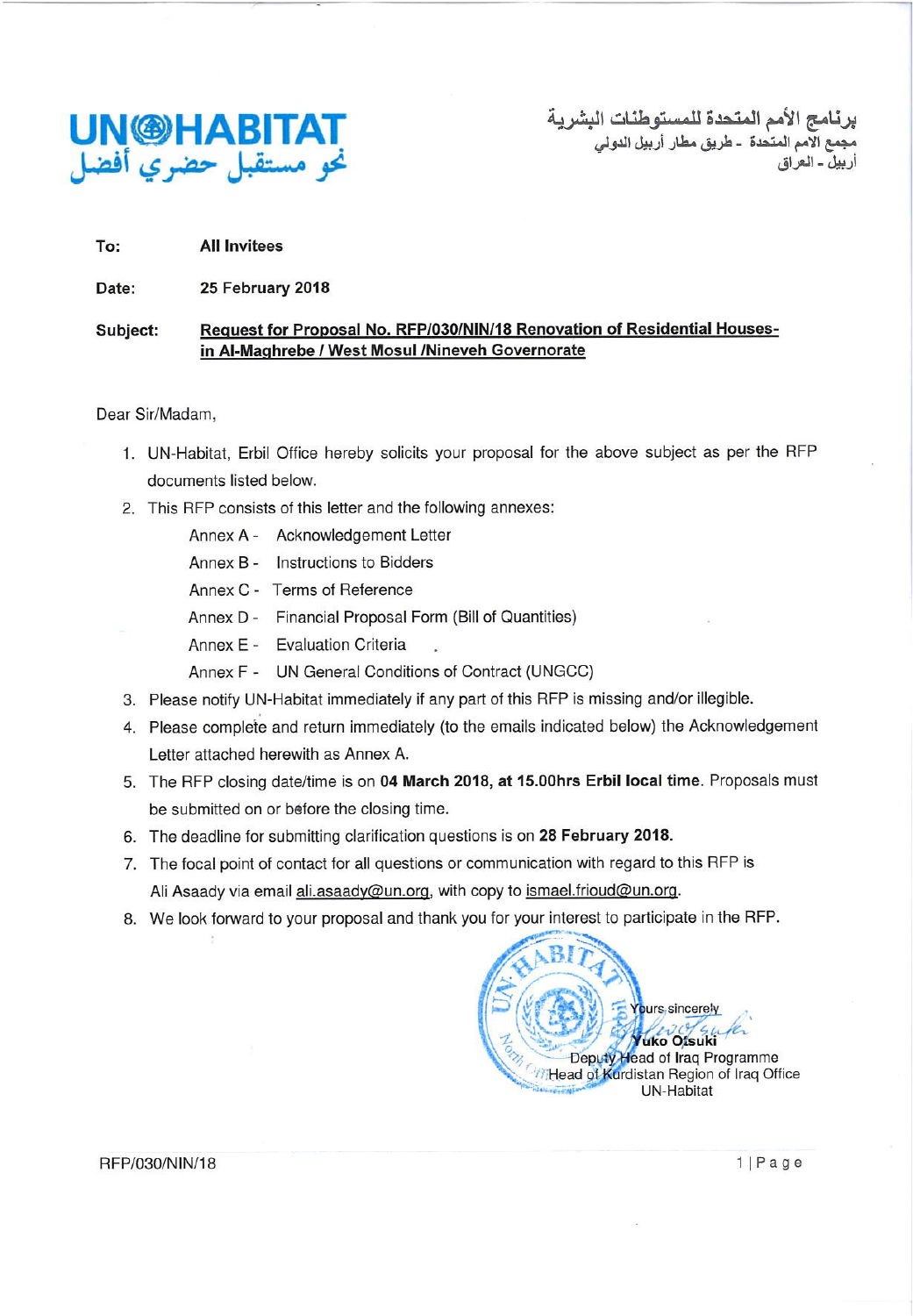



# **Table of Contents**

| ANNEX A |  |
|---------|--|
| ANNEX B |  |
| 1.      |  |
| 2.      |  |
| 3.      |  |
| 4.      |  |
| 5.      |  |
| 6.      |  |
| 7.      |  |
| 8.      |  |
| 9.      |  |
| 10.     |  |
| 11.     |  |
| 12.     |  |
| 13.     |  |
| 14.     |  |
| 15.     |  |
| 16.     |  |
| 17.     |  |
| 18.     |  |
| 19.     |  |
| 20.     |  |
| 21.     |  |
| 22.     |  |
| 23.     |  |
| 24.     |  |
| 25.     |  |
| ANNEX C |  |
| ANNEX D |  |
| ANNEX E |  |
| ANNEX F |  |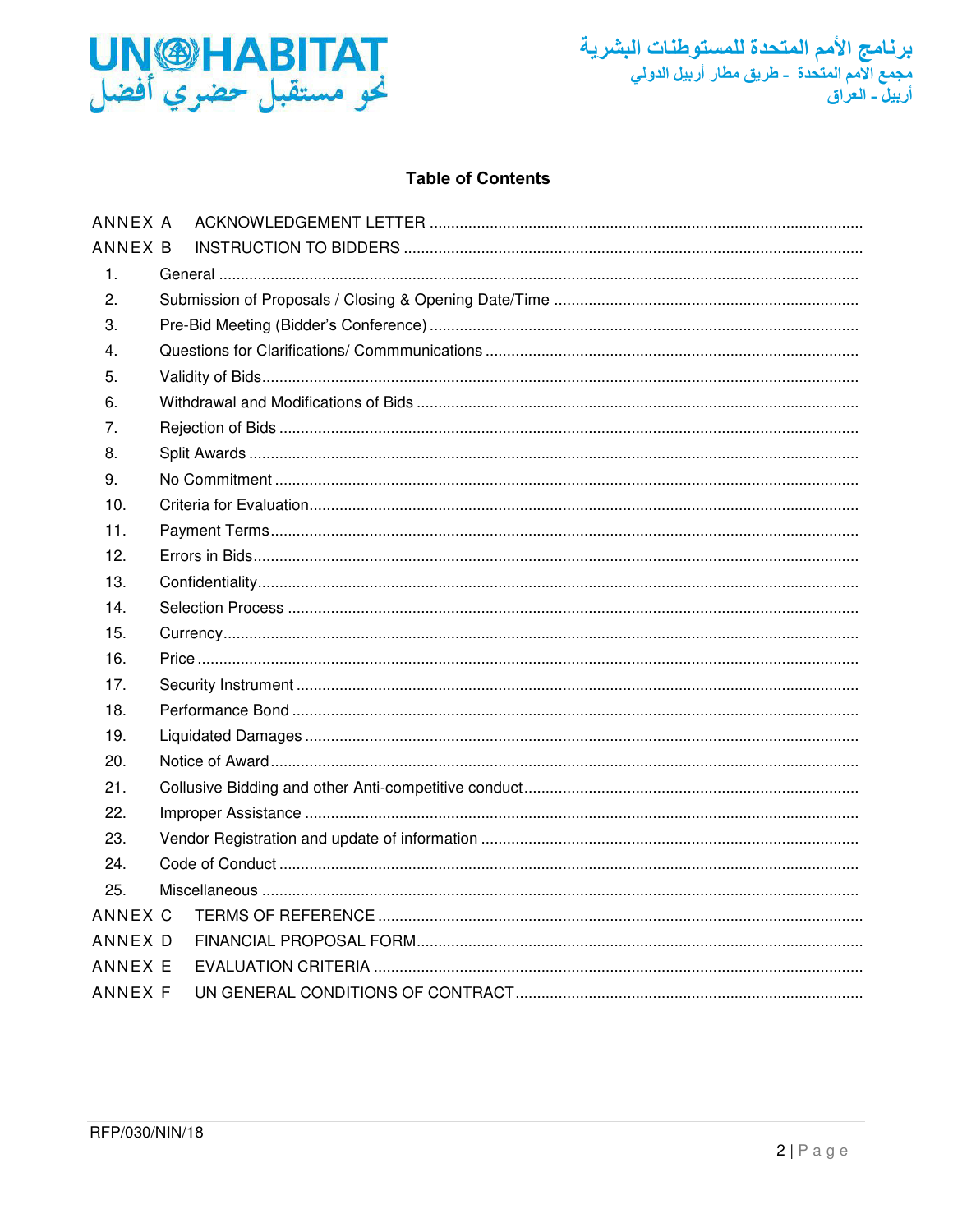

#### ACKNOWLEDGEMENT LETTER

<span id="page-2-0"></span>============================================================================= **In order for your company to remain in good standing as registered vendor, you must return a completed copy of this acknowledgement letter to** [ali.asaady@un.org](mailto:ali.asaady@un.org)**, with copy to** ismael.frioud@un.org **even if you do not intend to submit a proposal as this time.** 

============================================================================

#### a) **Submission of Bid:**

We the undersigned acknowledge receipt of your bid for the RFP No. RFP/030/NIN/18 and hereby confirms that:

- 
- [ ] we intend  $\blacksquare$  ] we do not intend to submit an offer to the UN- Habitat Office in Erbil by the closing date/time of this RFP.

If you do not intend to submit a bid, please indicate the reason:

- [ ] We do not have the capacity to submit a bid at this time.
- [ ] We cannot meet the technical requirement for this tender.
- [ ] We do not think we can make a competitive offer at this time.
- [ ] We would require more time to put together a proposal than current time allowance.
- [ ] Others: (Please specify:

#### b) **Participation at Public Bid Opening**:

[ ] we intend [ ] ] we do not intend to attend the Public Bid Opening

We also take note of the terms and conditions of the request and will abide by them when submitting our offer. **Note**: Due to the current security arrangements, your authorized representative must present a completed copy of this letter in order to observe the public opening procedure

| Name of Authorized Representative:                 |  |
|----------------------------------------------------|--|
| Signature:                                         |  |
| Name of Vendor (exactly as Registered in UNGM):    |  |
| Date:                                              |  |
| Address of Vendor (exactly as Registered in UNGM): |  |
| Telephone Number:                                  |  |
| Email:                                             |  |
| <b>UNGM Number:</b>                                |  |

#### **c) Commitment:**

The contractor must commit to use the manpower who will implement the works exclusively from West Mosul area and ideally from the benefitting families/ min. 2 person per house, also he has to provide UN-Habitat with their names, no. of days worked, and any document proving that those manpower are from West Mosul area.

Note: the above-mentioned condition does not include the key staff in the field and it is optional to the contractor to choose the key staff either from West Mosul area or from any other area.

#### [ ] I committed

RFP/030/NIN/18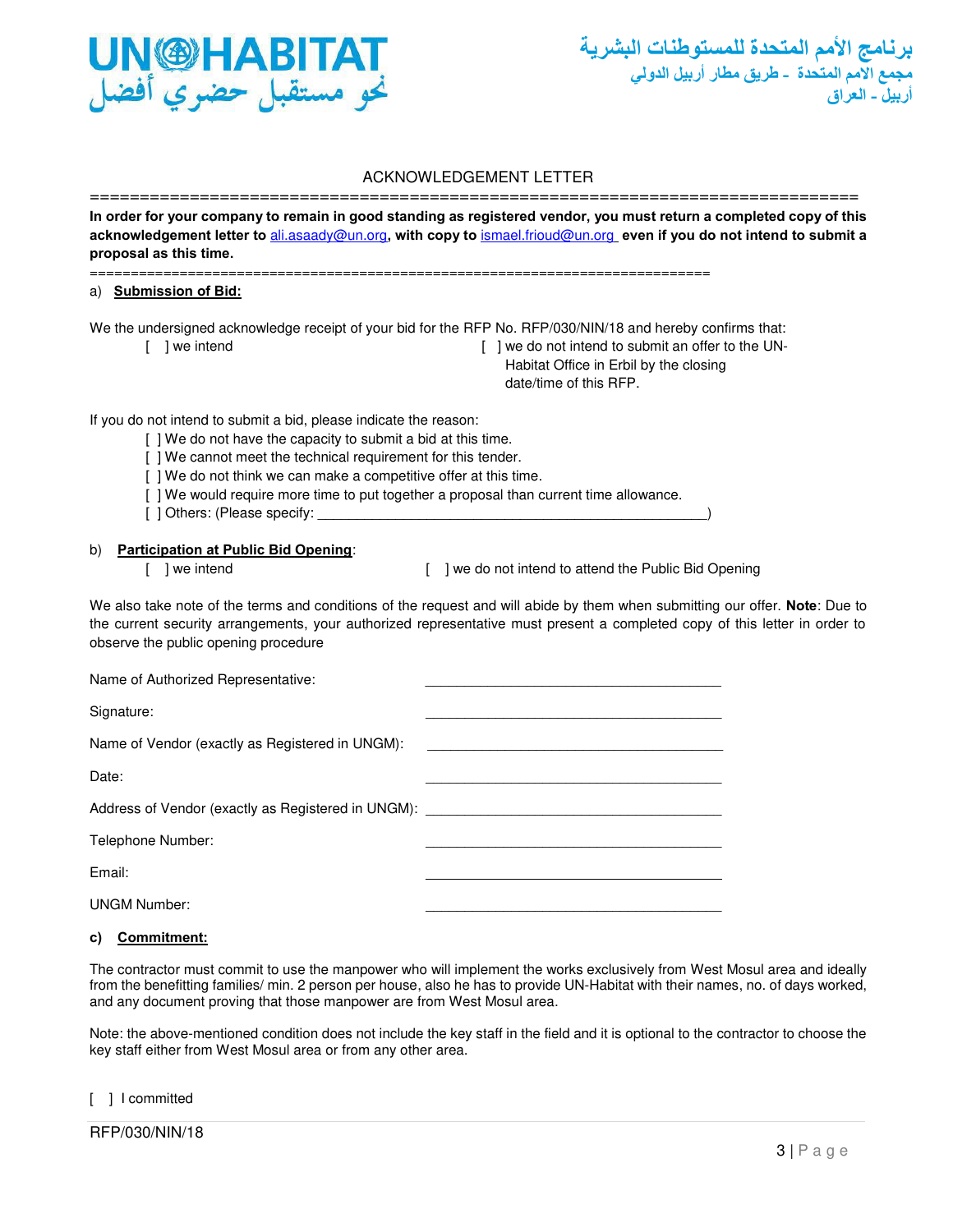

#### INSTRUCTION TO BIDDERS

# <span id="page-3-1"></span><span id="page-3-0"></span>**1. General**

- 1.1 In the context of this RFP, the words "Bid" and "Proposal", and the words "Bidder", "Proposer" and "Vendor" have the same meaning. The word "Contractor" refers to the party or parties with whom UN-Habitat may eventually enter into a contract for the provision the goods or services under this RFP.
- 1.2 This document is a Request for Proposal (RFP) and not an Invitation to Bid (ITB). The terms set forth in this RFP including the contents of proposals and the UNGCC will form part of any contract should UN-Habitat accept the Bidder's proposal. Any such contract will require compliance with all factual statements and representations made in the proposal as to the provision of the services, subject to any modifications to the proposal agreed to by UN-Habitat in the context of negotiations, if negotiations are entered into.
- 1.3 This document and its attachments constitute the RFP and will be the means by which UN-Habitat will determine the qualifying Contractor(s) and will be maintained with confidentiality. All proposals received shall be considered the property of UN-Habitat and will not be returned. Vendors must strictly adhere to all the requirements of this RFP.
- 1.4 This RFP does not commit UN-Habitat to award a contract or to pay any costs incurred in the preparation or submission of Proposals, or making necessary studies for the preparation thereof, or to procure or contract of services or supplies. By submitting a Proposal, a Vendor agrees that it shall bear any and all costs and expenses related to the preparation and/or submission of the Bid, regardless of whether its Bid was selected or not. UN- Habitat reserves the right to reject any or all Proposals received in response to this RFP and to negotiate with any of the Proposers or other firms in any manner deemed to be in the best interest of UN-Habitat. If Vendor submits a Proposal on an "all or none" basis, the Bidder must clearly state so in the Financial Proposal Form, Annex D.
- 1.5 Submission of a Bid shall be deemed to constitute an acknowledgement by the Bidder that all obligations stipulated by this RFP will be met and unless specified otherwise, the Bidder has read, understood and agreed to all the instructions provided in this RFP.
- 1.6 The RFP contains no contractual offer of any kind. Any Proposal submitted will be regarded as a proposal by the Proposer and not as an acceptance by the Proposer of any proposal by the UN- Habitat. This RFP does not commit the UN- Habitat to award a Contract.
- 1.7 Unless otherwise stated in this RFP, all times indicated in the RFP are Erbil, Iraq times.
- 1.8 It shall be the responsibility of the Bidder to ensure that proposals are fully in compliance with all applicable laws, enactments, rules and regulations any relevant government or regulatory body.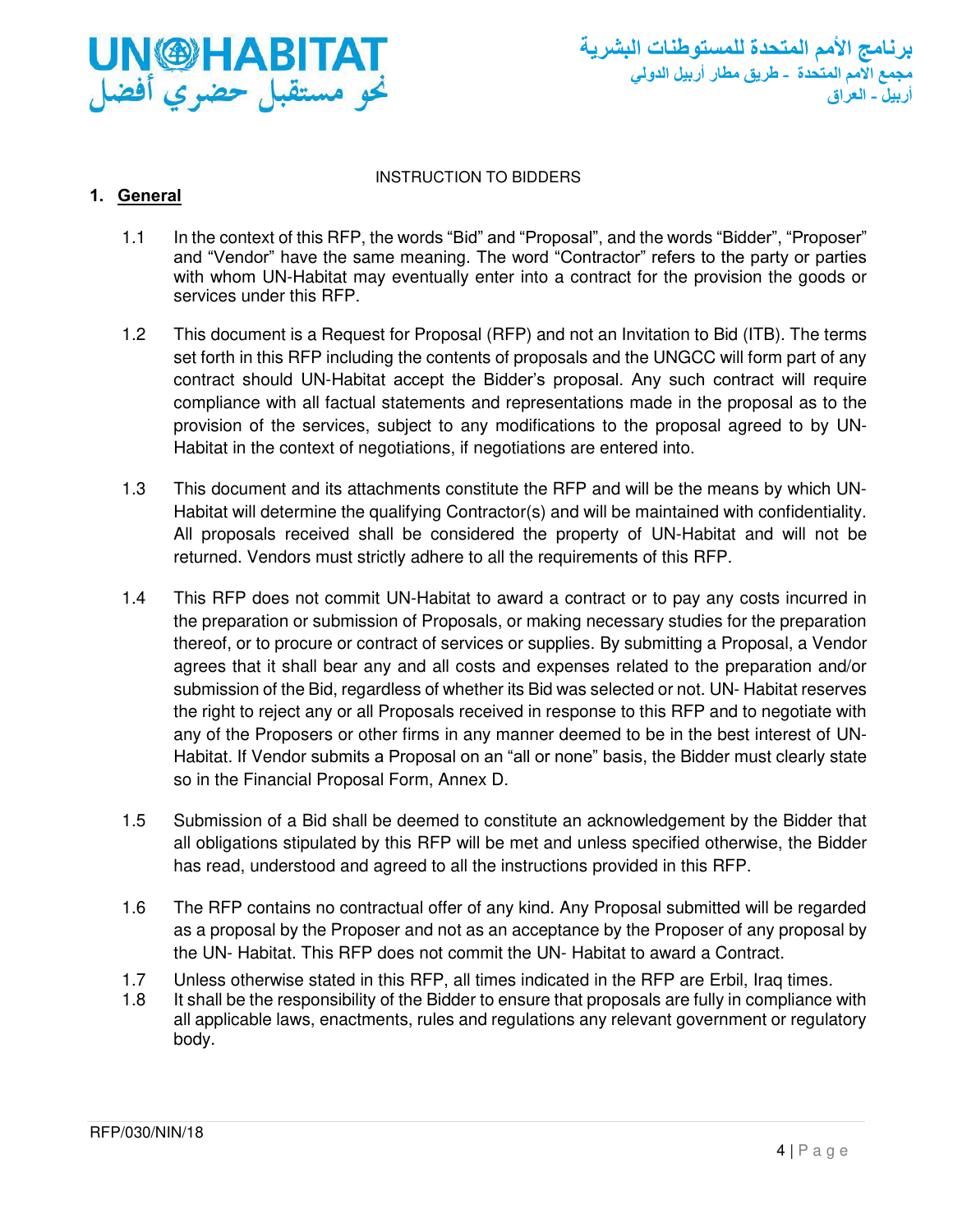

# <span id="page-4-0"></span>**2. Submission of Proposals / Closing & Opening Date/Time**

2.1 Failure to follow the instruction for submission of proposals can lead to disqualification.

# 2.2 The RFP Closing - Time/Date are as follows:

| Closing: 04 March 2018,<br>at 15:00 Hours Erbil local time |  |
|------------------------------------------------------------|--|
|                                                            |  |
|                                                            |  |

- 2.3 Vendors may send one representative with proper authorization to observe the opening. The purpose of bid opening is to record the proposals received. Only Technical Proposals will be opened to record Proposers' name. No price will be announced at the public opening.
- 2.4 Bidders are required to complete, sign and submit in the English language and in **ONE COPY**  (Original) the following documents:
	- ✓ **TECHNICAL PROPOSAL -** ONE ORIGINAL
	- ✓ **FINANCIAL PROPOSAL** ONE ORIGINAL
- 2.5 The TECHNICAL PROPOSAL (both original and copies) and FINANCIAL PROPOSALS (both original and copies) **MUST BE COMPLETELY SEPARATED**, and each of them must be submitted in its own individual sealed envelope – one envelop clearly marked on the outside as **TECHNICAL PROPOSAL** and the other envelop clearly marked on the outside **FINANCIAL PROPOSAL**, as appropriate.
- 2.6 The TECHNICAL PROPOSAL and FINANCIAL PROPOSAL envelopes prepared in accordance with the above paragraphs, shall be put into **one large sealed outer envelope** clearly marked and addressed as follows:

**RFP/030/NIN/18: Renovation of Residential Houses - in Al-Maghrebe / West Mosul / Nineveh Governorate To: Mr. Ali Asaady Closing Date & Time: 04 March 2018, at 15:00 hours, Erbil Local time**

- 2.7 Failure to put the TECHNICAL and FINANCIAL proposals into two separate envelopes will lead to disqualification. Inclusion of financial proposal, quotes or any other related financial information in the Technical proposal envelop will lead to disqualification of a proposal.
- 2.8 The Proposals must be delivered by hand. Delivery by any other method (e.g. E-mail or fax) will automatically lead to disqualification of the proposal. It is the exclusive responsibility of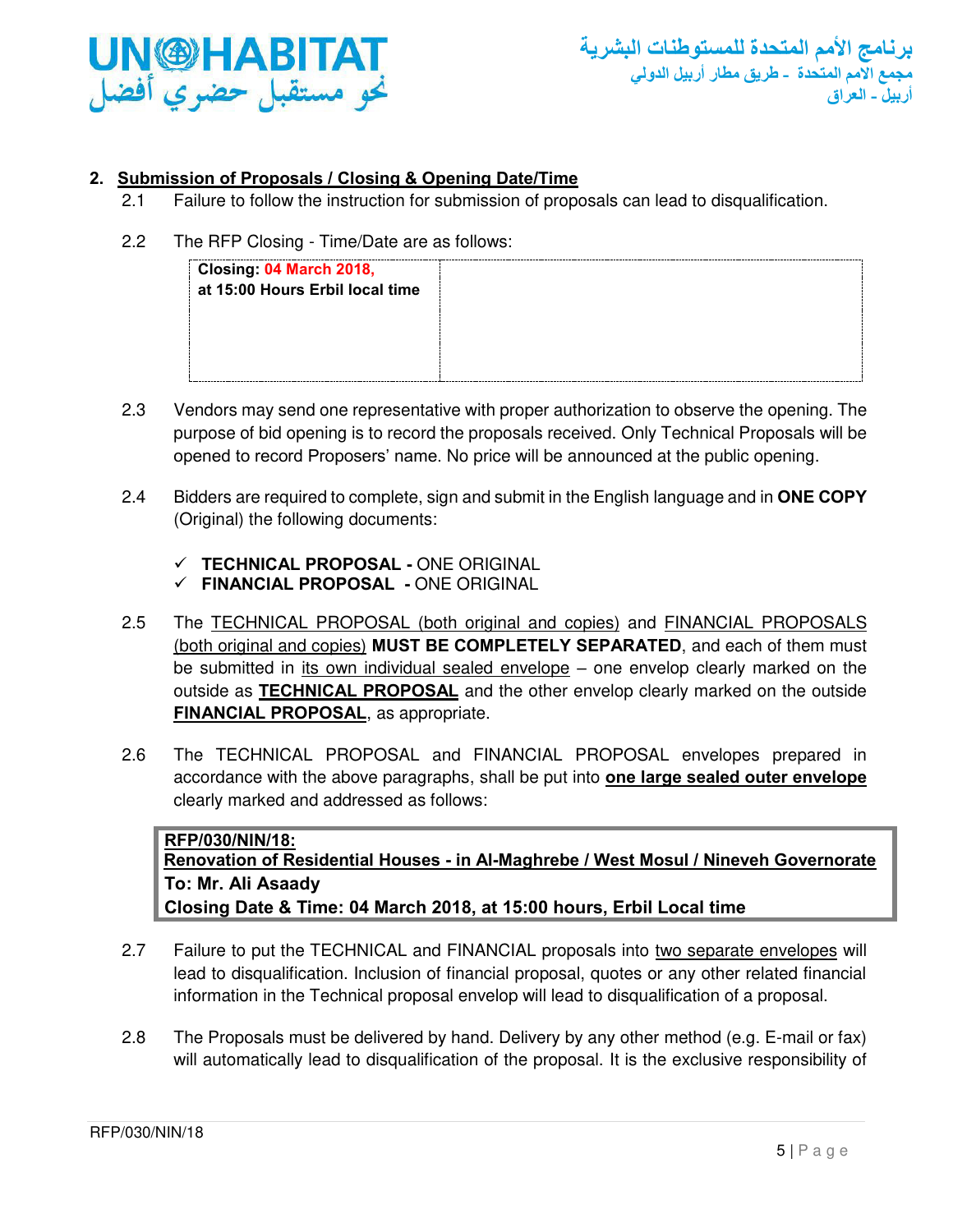

Vendors to ensure that their proposals reach the above address before the deadline. Delivery to any other UN-Habitat office location will not constitute timely delivery.

2.9 *Any proposal received after the closing time and date specified above may not be considered. The delivery address is:* 

# **United Nations Human Settlements Programme**

Peshawa Qazi Street, Erbil International Airport Avenue, UN Compound, Erbil

- 2.10 The Proposal shall include information in sufficient scope and detail to allow the UN-Habitat consider whether your company has the necessary capability, experience, knowledge, expertise, licenses, financial strength and the required capacity to perform the work or deliver the goods at a high professional level.
- 2.11 UN-Habitat does not assume any responsibility for any missing and/or illegible pages of Bids, and this may result in rejection of your Bid.

# <span id="page-5-0"></span>**3. Pre-Bid Meeting (Bidder's Conference)**

3.1 The subject RFP is considered non-complex and as such, there shall be no pre-bid meeting.

# <span id="page-5-1"></span>**4. Questions for Clarifications/ Communications**

- 4.1 Submit your clarifications questions in writing via email to the focal point of contact indicated on page one (1).The deadline for submitting clarification is indicated on page 1 of this RFP.
- 4.2 Other than this official means of communications, the UN staff members are prohibited from communicating about this procurement with any Vendor or external party during the course the tender exercise. Vendors are not to call or attempt to communicate in any other way with UN or its staff regarding this procurement. Any violation of this instruction may adversely affect the bidder's prospects of selection.
- 4.3 In order to maintain transparency, all Bidders' requests for clarification and UN responses will be recorded and circulated to Proposals without indicating the source of the request.

# <span id="page-5-2"></span>**5. Validity of Bids**

- 5.1 Bids shall remain open and valid for acceptance for at least **90 days** from the date of opening specified in this RFP.
- 5.2 If deemed necessary by the UN, Bidders may be requested to extend the validity of their Bids for an additional period(s), in order to finalize the solicitation process. If the extension of the validity period is accepted by a Bidder, the Bidder will not be permitted to otherwise modify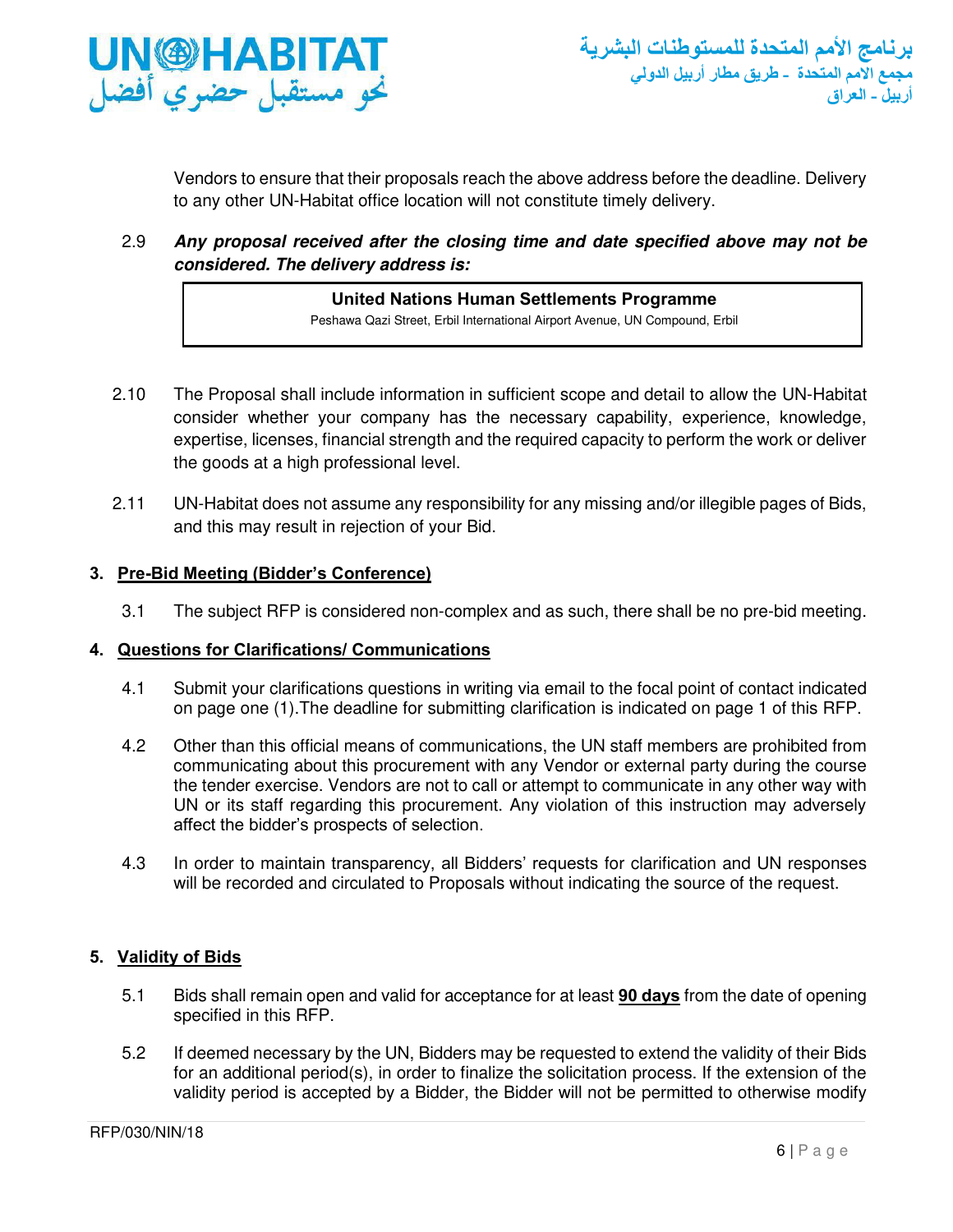

or consequently withdraw its Bid, and will be required to extend the validity period of the Bid-Security, if so required in this RFP.

# <span id="page-6-0"></span>**6. Withdrawal and Modifications of Bids**

Proposals may be modified or withdrawn in writing, at any time prior to the bid opening time.

- 6.1 Modification and/or any other complementary information shall be submitted in writing and in a sealed envelope, marked and labeled as required in the RFP before the Closing Time.
- 6.2 Bids may not be modified or withdrawn after the opening time. If a Bid is modified or withdrawn by the Bidder after opening time, UN-Habitat shall be entitled, without prejudices to any other remedies available to the UN-Habitat, to draw on the Bid Bond, if required in this RFP. In addition, the Vendor's registration status as a UN-Habitat Vendor may be subject to review by the UN-Habitat Vendor Review Committee and may constitute ground to suspend or remove the Vendor from the UN-Habitat vendor roster.

## <span id="page-6-1"></span>**7. Rejection of Bids**

- 7.1 UN-Habitat reserves the right to reject any and all bids if they are, *inter alia*:
	- a. Received after the deadline stipulated in the RFP documents; or
	- b. Not properly marked or addressed as required in the RFP; or
	- c. Delivered to another UN-Habitat office location than the one required in the RFP; or transmitted by fax without express permission in the RFP or by the Procurement Unit
	- d. Unsolicited; or
	- e. Contains an alternate bid; or
	- f. Not otherwise in compliance with this RFP.
- 7.2 In exceptional situations, the UN-Habitat may cancel this RFP by a written notification to Vendors.

#### <span id="page-6-2"></span>**8. Split Awards**

8.1 UN-Habitat reserves the right to split an award between bidders in any combination as it may deem appropriate.

# <span id="page-6-3"></span>**9. No Commitment**

9.1 This RFP contains no contractual offer of any kind. Any bid submitted will be regarded as an offer made by the bidder and not as an acceptance by the bidder of an offer made by UN-Habitat. No contractual relationship will exist except pursuant to a written contract document signed by a duly authorized official of UN-Habitat and by the selected bidder. This RFP does not commit UN-Habitat to consider any bid or to award a contract.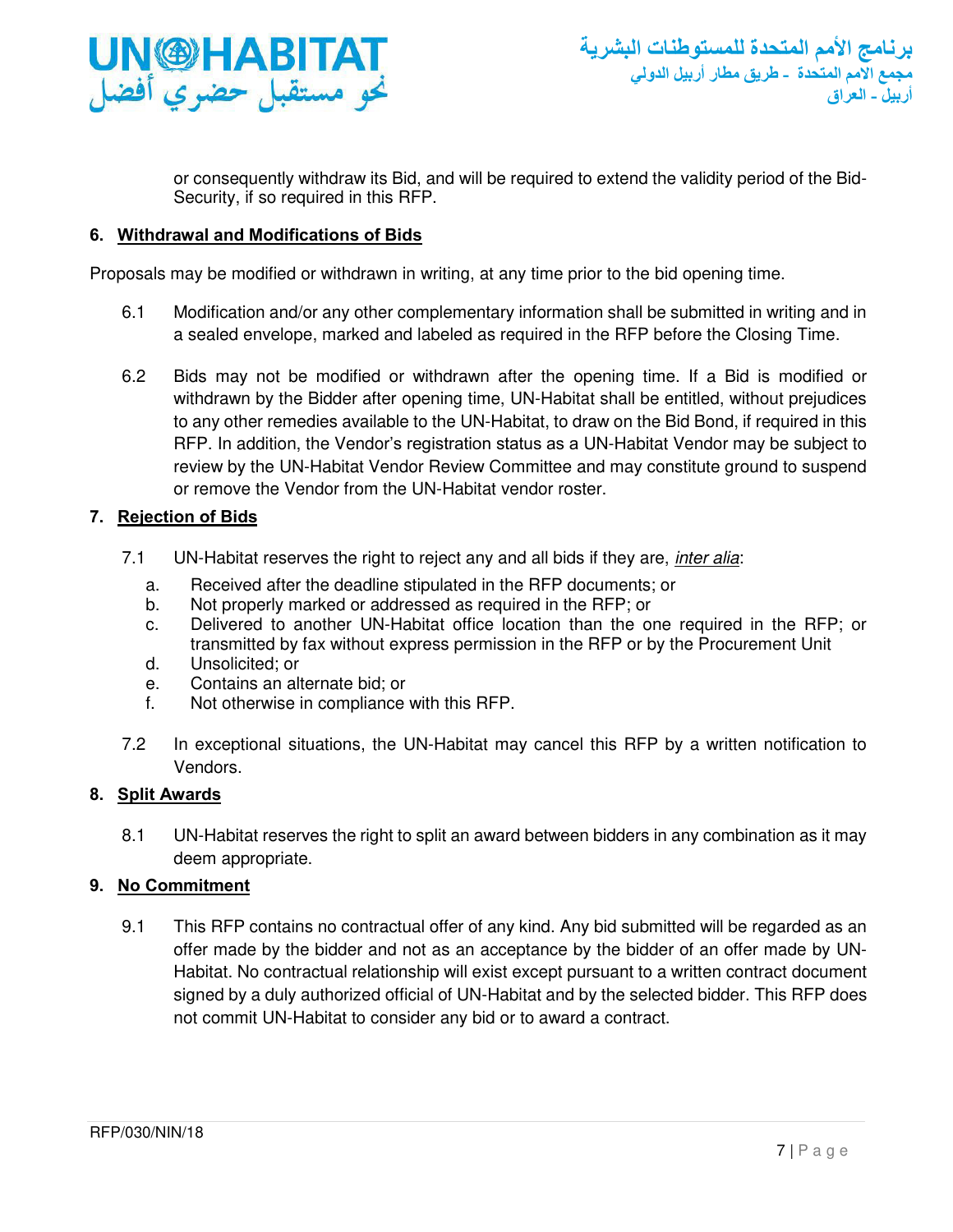

# <span id="page-7-0"></span>**10. Criteria for Evaluation**

10.1 All bids will be evaluated in accordance with the provisions of the UN Financial Regulations and Rules as well as the requirements of this RFP. Refer to Annex D for the details.

#### <span id="page-7-1"></span>**11. Payment Terms**

- 11.1 The Financial Regulations of the United Nations preclude advance payments and payments by letters of credit. Where prevailing commercial practice does not provide for advance payment, provisions for advance payments or payments by Letters of Credit in a proposal will be prejudicial to its evaluation by UN-Habitat. The normal terms of payment of the UN are 30 days (or similar discounted payment terms if offered by the proposal), upon satisfactory delivery of products or completion of services and acceptance thereof by United Nations. Proposer must clearly specify in their proposal the payment terms being offered.
- 11.2 The provisions of INCOTERMS 2010 shall apply to any delivery terms specified in this RFP.

## <span id="page-7-2"></span>**12. Errors in Bids**

12.1 Bidders or their authorized agents are expected to carefully examine any maps, drawings, specifications, circulars, schedules, and other instructions pertaining to the work, made available by the United Nations to the bidders for Inspection. Failure to do so will be at the bidder's own risk. In case of an error in the totaling of prices, the unit price will govern.

# <span id="page-7-3"></span>**13. Confidentiality**

13.1 This RFP or any part thereof, and all copies thereof must be returned to UN-Habitat upon request. It is understood that this RFP is confidential and proprietary to UN-Habitat, contains privileged information, part of which may be copyrighted, and is communicated and received by you on the condition that no part thereof, or any information concerning it may be copied, exhibited or furnished to others without the prior written consent of UN-Habitat, except that specifications may be issued to prospective sub-contractors for the sole purpose of obtaining offers from them. Notwithstanding any other provisions of the RFP, bidders will be bound by the contents of this paragraph whether or not they submit a proposal or respond in any other way to this RFP.

#### <span id="page-7-4"></span>**14. Selection Process**

- 14.1 The UN reserves the right, at its sole discretion, to:
	- a. Award separate or multiple contracts for same or different elements covered by this RFP in any combination it may deem appropriate, or only a portion of the requirements. If a Bid is submitted on an "all or none" basis, it should be clearly stated as such.
	- b. Reject any or all Bids received in response to this RFP and negotiate with any of the Bidders in any manner deemed to be in the best interest of the UN.
	- c. Add new considerations, information or requirements at any stage of the process.
- 14.2 In exceptional situations, the UN may cancel this RFP by a written notification to Bidders.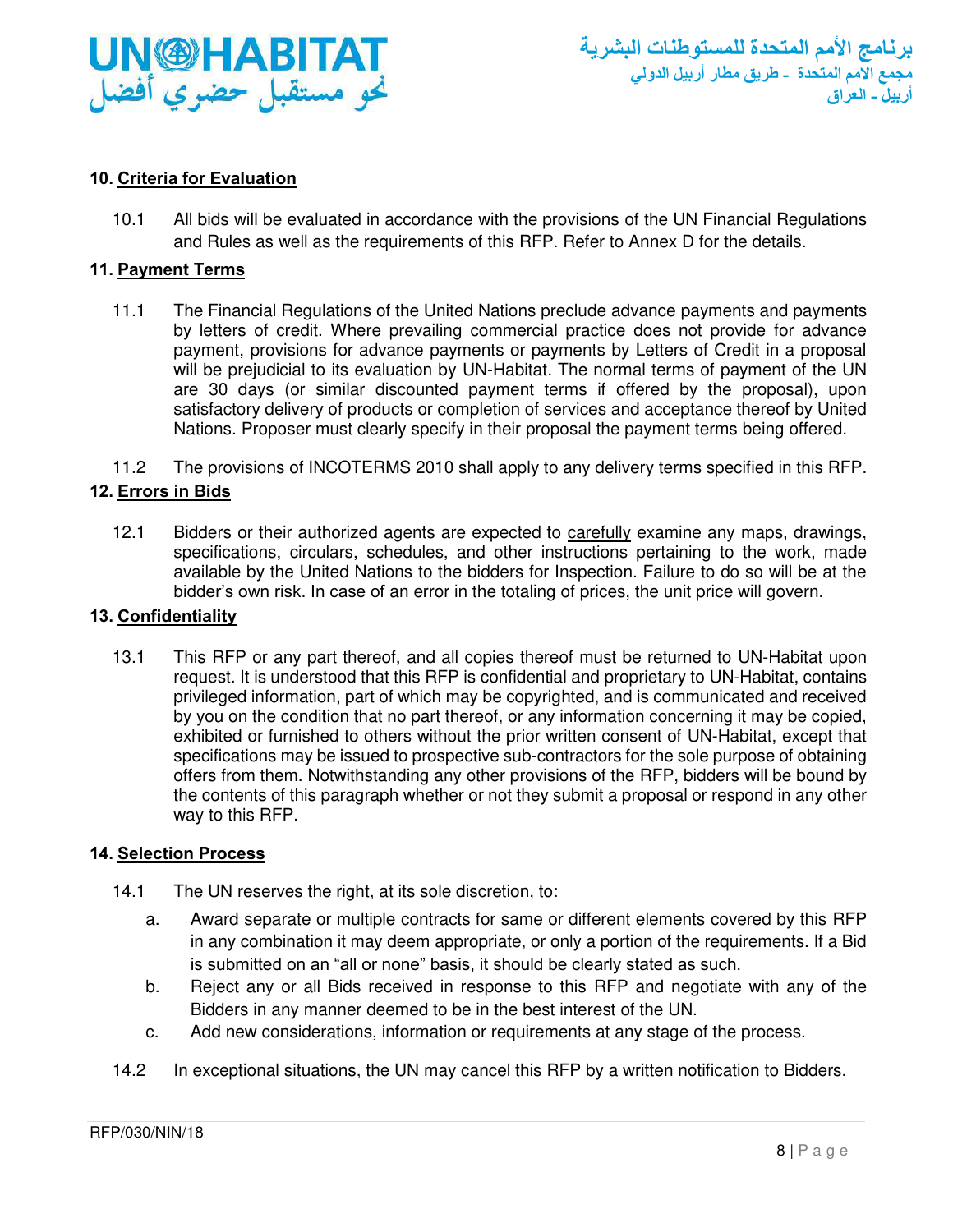

# <span id="page-8-0"></span>**15. Currency**

- 15.1 Prices may be quoted in a currency other than the US Dollar. However, for the purposes of comparison of all Bids, the UN-Habitat will convert the currency quoted in the Bid to US Dollar, in accordance with the prevailing UN Operational Rate of Exchange at the Closing Time.
- 15.2 Unless otherwise agreed by the parties, the final contract/Purchase Order awarded to the selected Vendor, Bidder's invoices and the UN payments will be made in the currency as originally quoted by the Vendor in its Bid.

## <span id="page-8-1"></span>**16. Price**

- 16.1 The offered price should be all inclusive. If your price excludes certain fees and/or charges, you must provide a detailed list of excluded fees, with a complete explanation of the nature of those fees.
- 16.2 Unless otherwise provided in this RFP, the contract shall be concluded on a Firm Fixed Price basis, and shall not be subject to any adjustment, including the actual cost incurred by the Bidder in performing the contract or any market price change.

# <span id="page-8-2"></span>**17. Security Instrument**

17.1 A bid security is not required for this RFP.

# <span id="page-8-3"></span>**18. Performance Security**

18.1 (Optional) The Bidder agrees that UN-Habitat shall deduct a sum equal to 10% of the contract price from the Contractor's payment, including, without limitation, by way of deduction of said amount from any payment due to the Contractor under this Contract. The performance security shall be valid for the entire period of the contract and for at least 30 days after the expiration date of the contract.

#### <span id="page-8-4"></span>**19. Liquidated Damages**

19.1 If the Bidder fails to supply specified goods/services within the lead time to be stipulated in the contract or in the Purchase Order, for any reason other than the UN-Habitat act or omission, the UN-Habitat shall deduct as a liquidated damages, a sum equivalent to **0.1%** of the total contract/Purchase Order value for each business day of delay until actual delivery, up to a maximum deduction of **10%** of the total contract/Purchase Order value; all without prejudices to any other remedies available to the UN-Habitat. A maximum grace period of 7 (seven) business days may be permitted. However, if the delivery is not completed within the grace-period, liquidated damages will apply from the day immediately following the required delivery date. Said amount is agreed to be a reasonable estimation of the damages which the UN-Habitat will sustain, without having required proving the actual damage.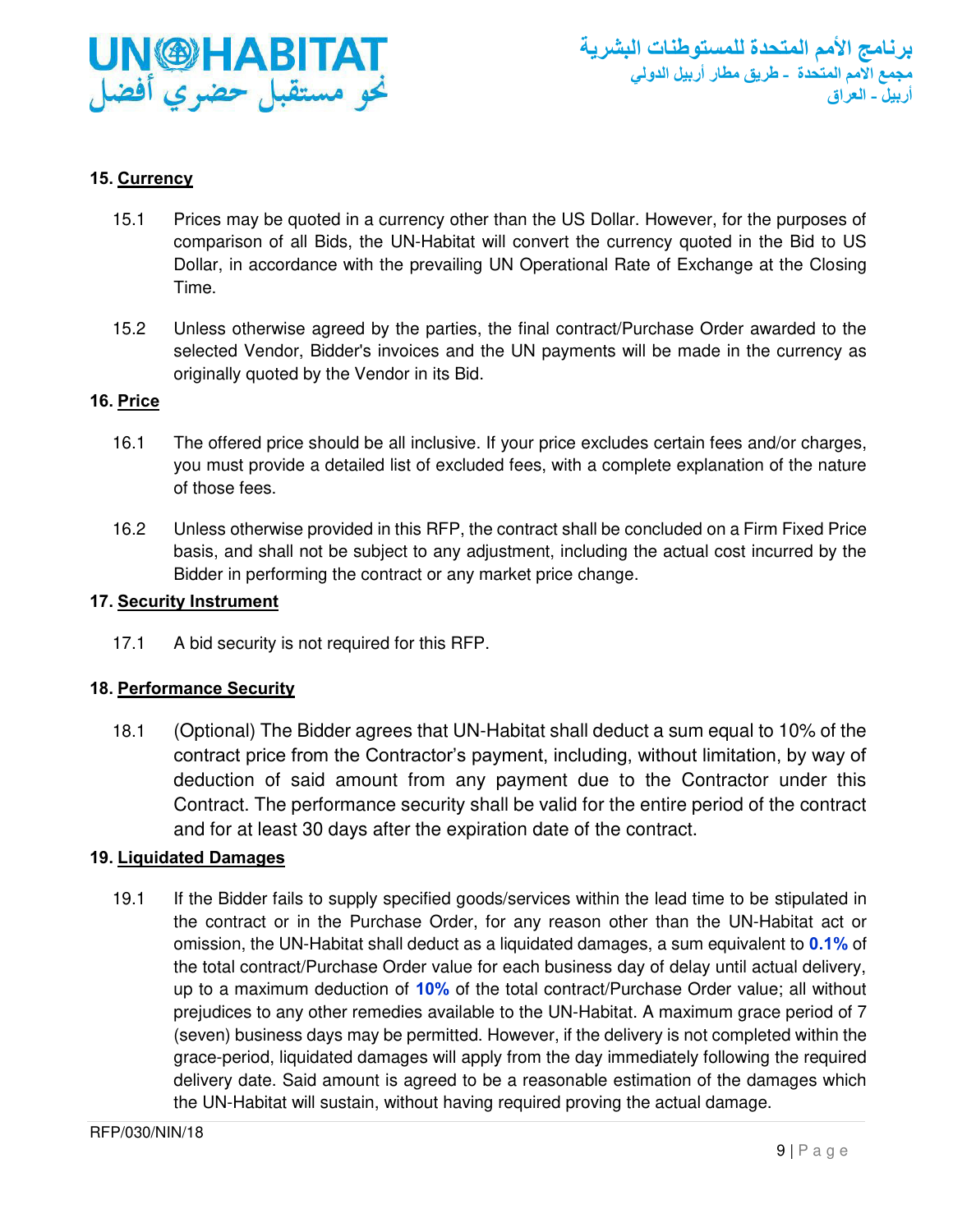

# <span id="page-9-0"></span>**20. Notice of Award**

- 20.1 The selected Bidder(s) will be notified in writing that the UN is considering an award of contract. The contract award shall be subject to both parties mutually agreeing to the contract terms and conditions. No legal obligation exists until the contract is finalized and signed by both parties and/or the issuance of a Purchase Order (PO) by the UN-Habitat.
- 20.2 Unsuccessful Bidders will be notified in writing. The UN has the right to retain unsuccessful Bids. Unsuccessful Bidders having questions about the name of successful Bidder and the contract value are invited to contact UN-Habitat Procurement Section specified in this RFP.
- 20.3 This RFP is subject to the UN General Conditions of Contract (UNGCC). The UNGCC shall become an integral part of any Contract or Purchase Order resulting from this RFP. Copy of the UNGCC is attached in Annex G and the latest version of the UNGCC can be found at **[http://www.un.org/Depts/ptd/pdf/general\\_condition\\_goods.pdf](http://www.un.org/Depts/ptd/pdf/general_condition_goods.pdf)**.
- 20.4 By submitting a Bid, the Vendor confirms that it has accessed, read, understood, agreed and accepted the UNGCC. However, if any of the UNGCC provisions is not accepted, the Proposer is required to indicate in the Financial Proposal with specificity any reservations it has in respect to any of the provisions and must provide alternative language to the particular clause. Note that the extent of non-compliance with the UNGCC will be a factor in the evaluation process and may lead to the rejection of your Proposal.

# <span id="page-9-1"></span>**21. Collusive Bidding and other Anti-competitive conduct**

21.1 Vendors and their employees, officers, advisers, agents or sub-contracts must not engage in any collusive bidding or other anti-competitive conduct, or any other similar conduct in respect of this RFP or procurement process. "Collusive bidding", "other anti-competitive conduct", or "any other similar conduct" may include, inter alia, any attempt to alter the results of a solicitation exercise in such a way that would lead to an outcome other than that which would have been obtained through a competitive process.

#### <span id="page-9-2"></span>**22. Improper Assistance**

22.1 Proposals that, in the sole opinion of the UN, have been compiled with the assistance of current or former employees or Contractors of UN, in violation of confidentiality obligations, or by using information not otherwise available to the general public or which would provide a non-competitive benefit shall also be excluded from further consideration.

# <span id="page-9-3"></span>**23. Vendor Registration and update of information**

23.1 Vendors must register with the UN or start the registration process in the United Nations Global Market (UNGM) located at **[http://www.ungm.org](http://www.ungm.org/)**, before the Closing Time. The Vendor must be fully registered in order to be considered for a contract award. Vendors who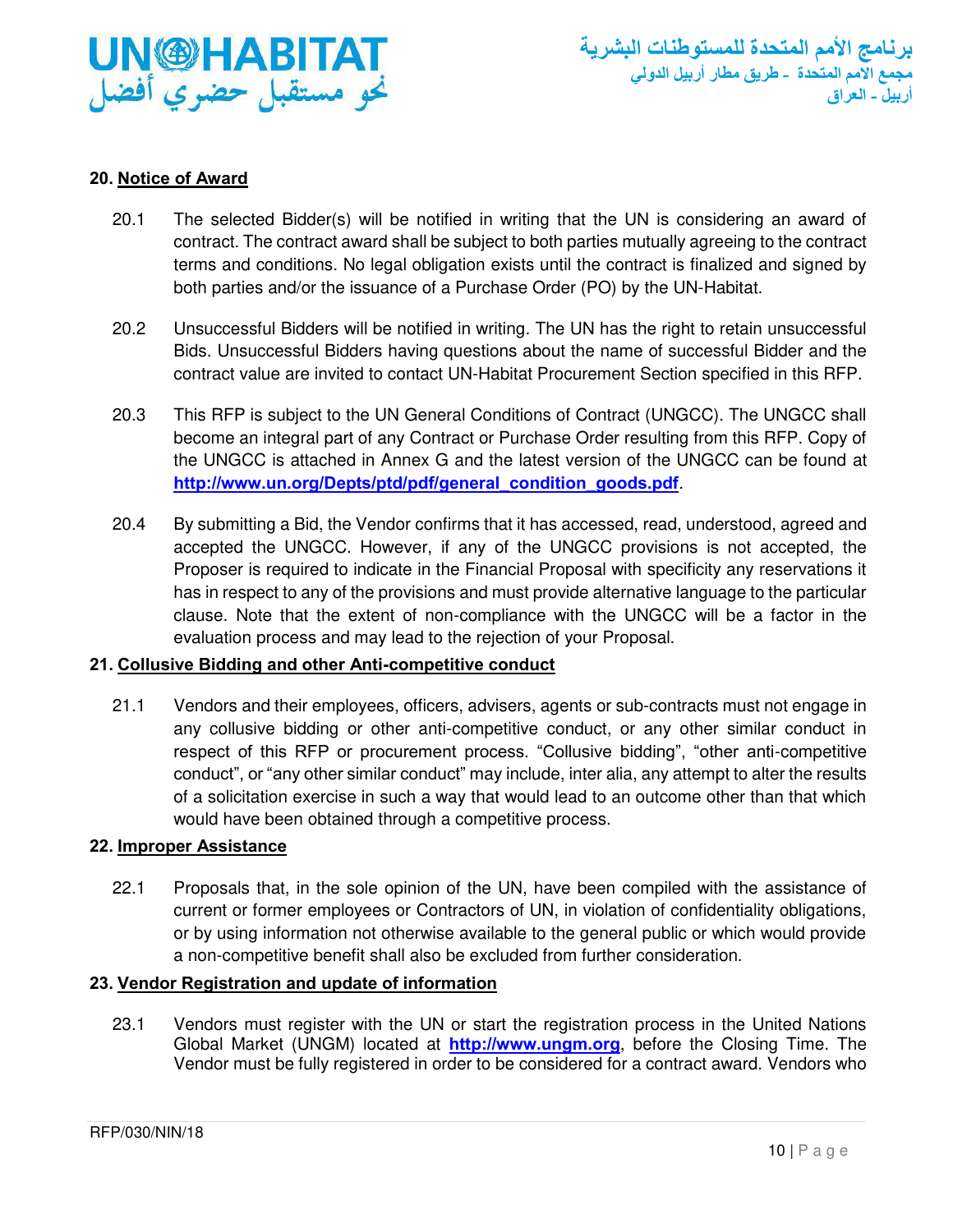

have already registered in the UNGM shall keep the information updated at **[http://www.ungm.org.](http://www.ungm.org/)** 

# <span id="page-10-0"></span>**24. Code of Conduct**

- 24.1 By submitting a Bid, the Vendor confirms that it has accessed, read, understood and agrees to comply with the UN Supplier Code of Conduct, which, amongst others, prohibits collusive bidding, anti-competitive conduct, improper assistance and corrupt practices. Vendors should refer to the UN Supplier Code of Conduct at **[http://www.un.org/depts/ptd/pdf/conduct\\_english.pdf](http://www.un.org/depts/ptd/pdf/conduct_english.pdf)**.
- 24.2 The procurement of goods and/or services by the United Nations shall be in compliance with Security Council resolutions, and the rules, regulations and policies promulgated by the United Nations' principal organs.

## <span id="page-10-1"></span>**25. Miscellaneous**

25.1 Vendors may find the UN Procurement Manual and UN Financial Regulations and Rules, which are applicable to this RFP, at **<http://www.un.org/depts/ptd/pdf/pmrev6.pdf>**.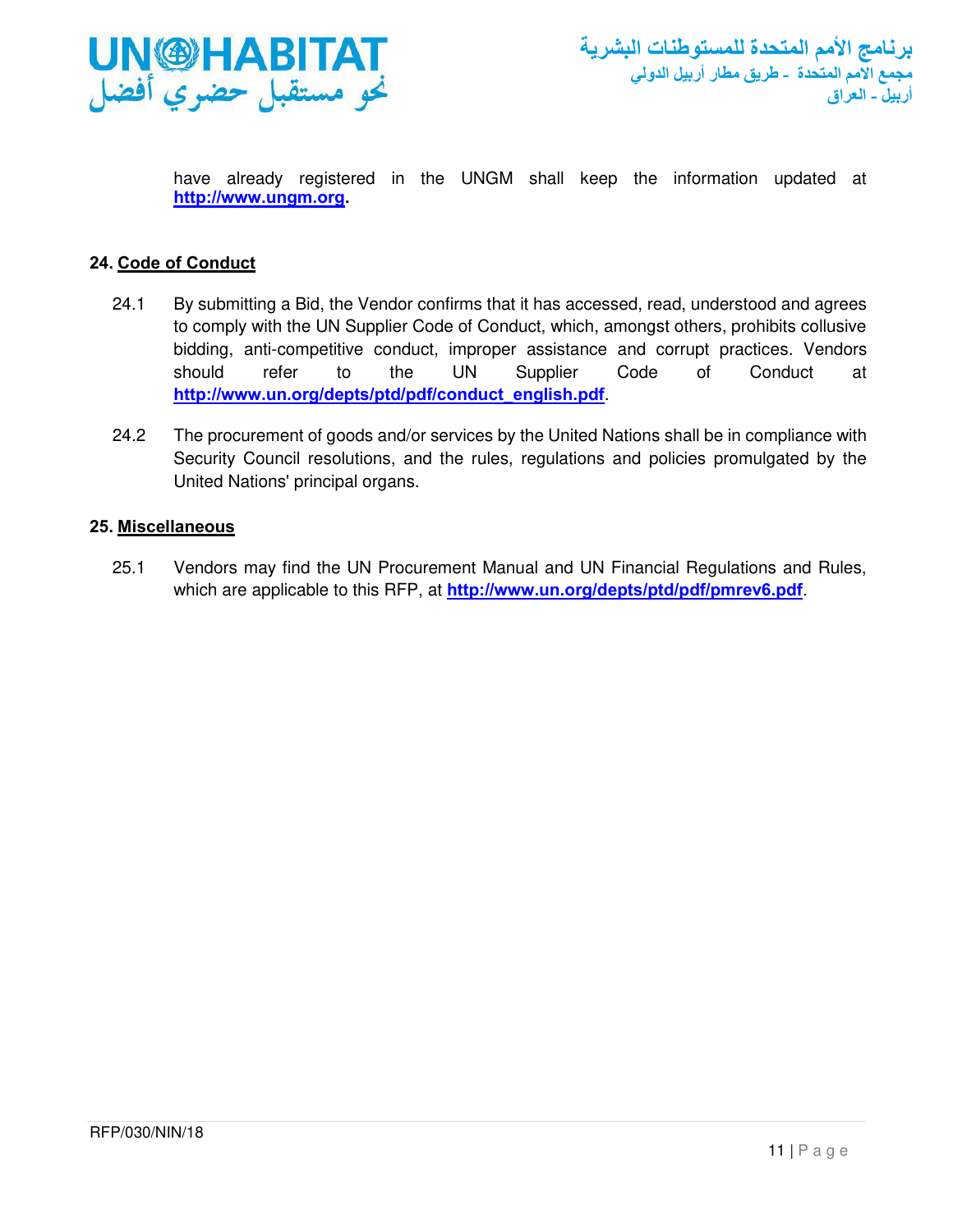

#### **TERMS OF REFERENCE**

#### <span id="page-11-0"></span>**Background:**

The housing sector in Al-Maghrebe / West Mosul / Nineveh Governorate, has been severely affected by the recent hostilities resulting from ISIL invasion and military actions resulting from the liberation by mid 2017.

Rehabilitation of housing units will support increased number of returns to the district and support the stabilization and recovery of the community. Post-disaster housing rehabilitation presents one of the few opportunities available for upgrading the standard of living of vulnerable households and supporting local authorities' responsibility to ensure safe and adequate housing for their citizens. UN-Habitat has the support of the Municipal authorities in Nineveh to begin house rehabilitation in Al-Maghrebe / West Mosul / Nineveh Governorate, in line with stabilization plans. Activities will be implemented in close coordination with the Governor's Office, local authorities and communities, and the Stabilization Programme, including mine action and wider infrastructure and services support.

## **Project Brief:**

The project will introduce a range of solutions, which will in conclusion help and encourage the return of the Al-Maghrebe area IDP's to their place of origin, improving their living conditions by rehabilitating their houses through participation in renovation process. This will allow for quick mobilization of the project and encourage returnees to engage in the reconstruction work, creating job opportunities for the home owners and returnees in the wider community. Assistance will include the provision of building materials for housing repair, rehabilitation of residential houses which will encourage the return of the people of Al-Maghrebe area to their Governorate. UN-Habitat will provide physical and technical support through support rehabilitation process in different levels.

#### **Expected Outcome:**

Increased sustainability and resilience of cities and other human settlements through housing rehabilitation in Al-Maghrebe / West Mosul area.

#### **Outputs:**

- 1. Rehabilitation of damaged housing to minimum standards.
- 2. Job opportunities for local community will be created when implementing project activities.

## **Activities:**

- 1. Demolish parts of damaged houses and remove the debris to outside municipality boundary.
- 2. Building walls, plastering and painting (as per attached BOQ).
- 3. Installing new doors and windows, repairing the existing doors and windows (as per attached BOQ).
- 4. Sanitary and plumbing works (as per attached BOQ).
- 5. Electrical works (as per attached BOQ).

#### **Reporting:**

The contractor will provide reports on a bi-weekly basis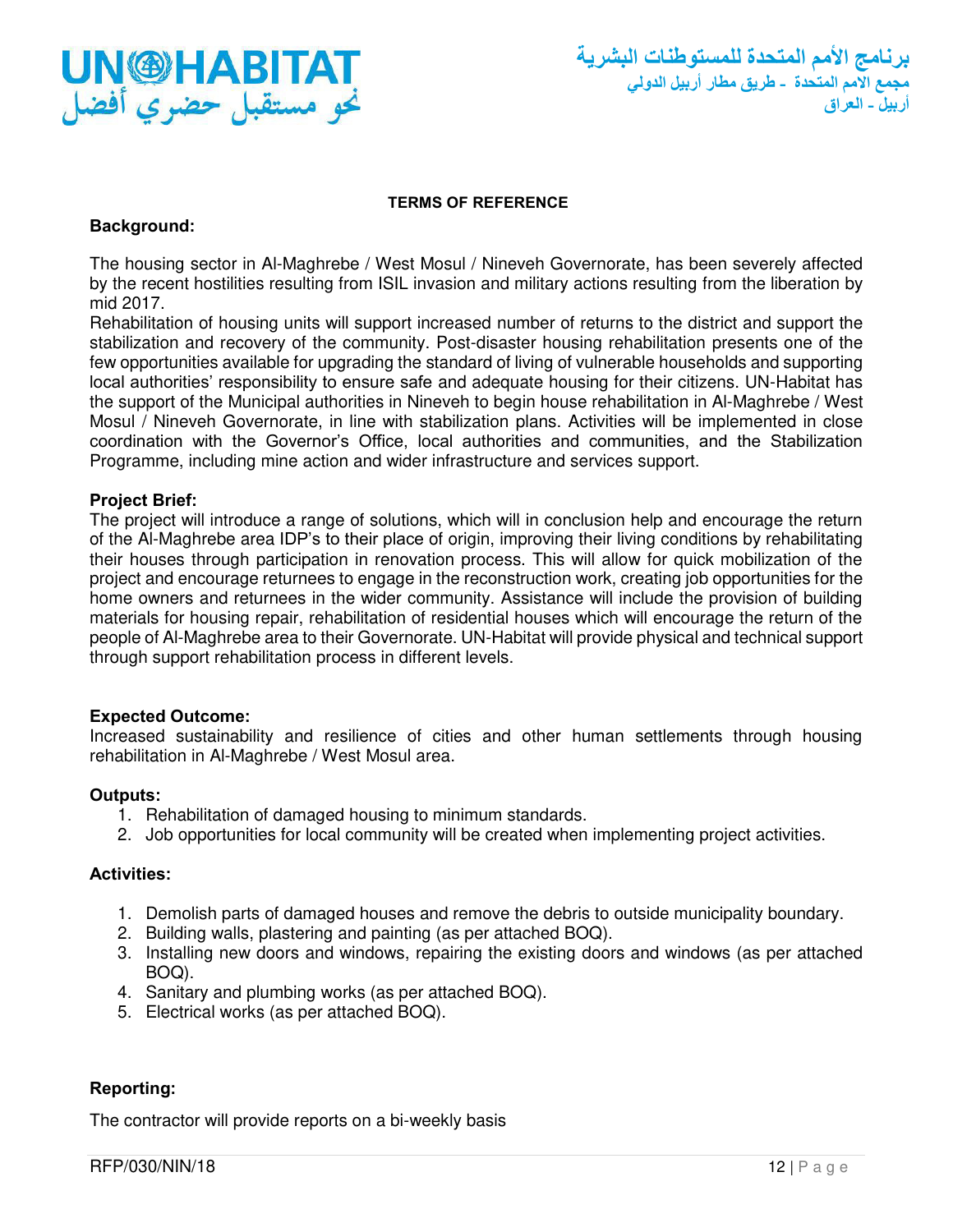

# **Duration of Contract**

| Total duration           | 60 Calendar Days |
|--------------------------|------------------|
| Expected Start Date :    | 15 March 2018    |
| <b>Expected End Date</b> | 15 May 2018      |

## **Project site location**

Al-Maghrebe / West Mosul / Nineveh Governorate.

## **General notes:**

- All the material and works must be approved by UNHABITAT site engineer.
- The dimensions and the quantities may vary according to the actual site situation.
- The contractor has no right to ask for more update on the BoQ or the standard specification after the site visit.
- Quantities may change during implementation and contractor has no right to ask for any financial compensations

## **Suggested Installment:**

• 100% from the total contract value to be paid after completing 100% of the total contracted works mentioned in the BOQ and after handover project to the local authorities.

## **Annex D FINANCIAL PROPOSAL FORM**

# **Bill of Quantities**

<span id="page-12-0"></span>Bidders **MUST** submit their financial proposals in the same format as per attached BOQ. Provide all the information in the tables inside.

# **Annex E Evaluation Criteria**

# **Mandatory Requirement (Pass/Fail)**

Offer will be neglected if the bidder got failed to provide/response to the requirements.

- i. Certified copies of the Certificate of Incorporation or Certificate of Registration. The bidder must provide satisfactory evidence that the bidder has completed its application process of registration to operate in Iraq or Kurdistan Region.
- ii. Registration ID
- iii. Valid Business License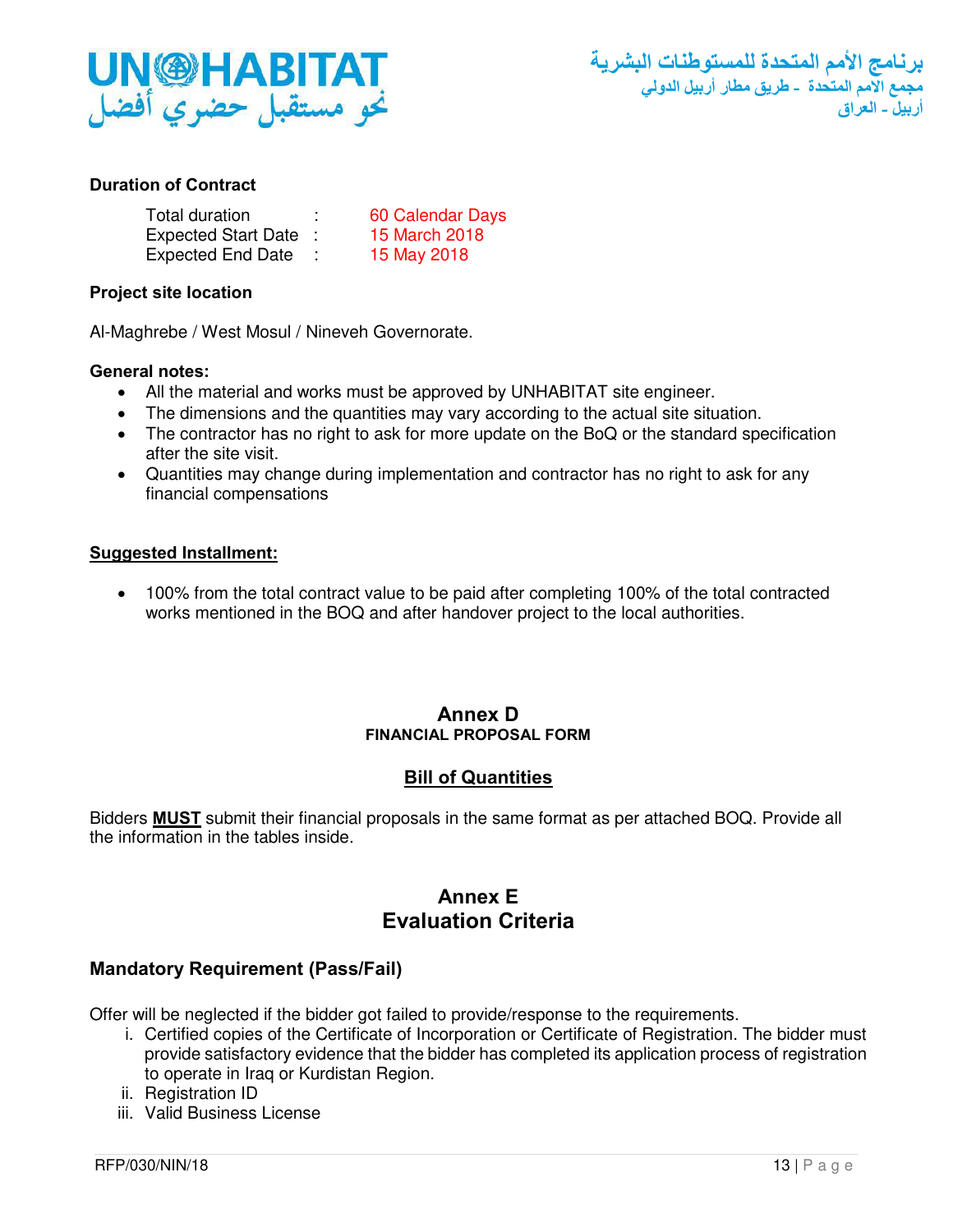

# **1-Technical Evaluation (Weight (distribution of score) = 60%)**

- **Work Experience**: Total Volume of Work (in USD) over the past 4 years (2014-2017); Total Volume of Work (in USD) of a similar nature, carried out over the past 5 years; Largest Project(s) of a similar nature performed by Company; Works performed for UN and/or similar organizations, local authorities.
- **Equipment**: Major Items of equipment proposed for the present works; Other Items of Equipment owned by Company.
- Company Profile (including information on company manager, engineers, administrative staff, equipment, previous projects, annual financial statement, etc.). Management personnel and technical staff to serve the project; administrative and other support staff for the project; Overall personnel structure of the company.
- **Financial Capacity:** Financial statement; proof of liquid assets; access to credit facilities; fixed assets

# **2- Financial Evaluation (Weight (distribution of score) = 40%)**

The lowest price for the BOQ schedule will receive the highest score.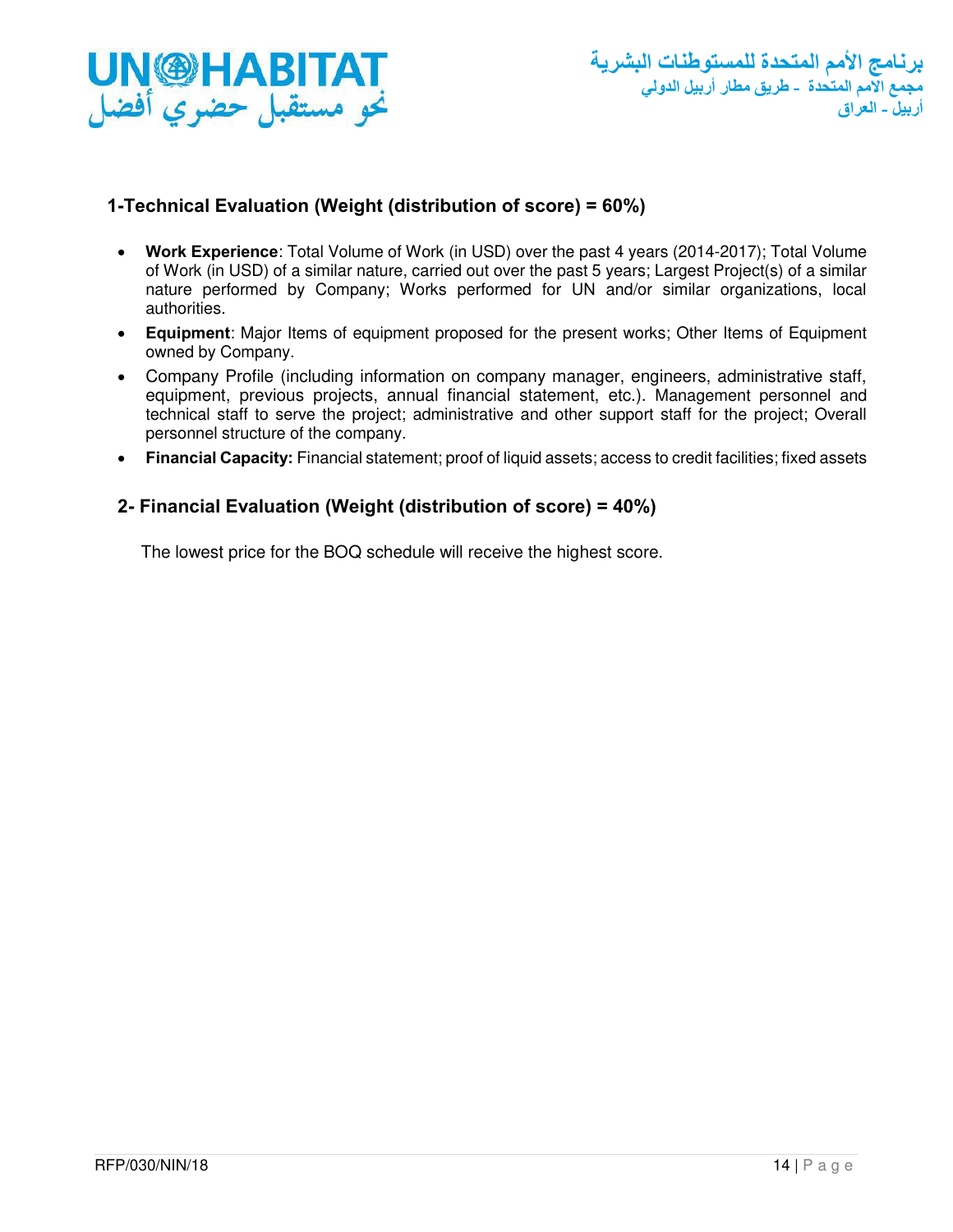#### **B.o.Q for Renovation of Residential Houses in (Al-Maghrebe)/West Mosul /Ninevah Governorate /Iraq**

#### **Notes:**

1 Work items to be implemented according to conditions and specifications of the tender and in accordance with supervision engineer instructions.

- 2 Prices should include all necessary materials, equipment's, to complete the items .
- 3 Contractor has responsibility to do all necessary test. Random check will be conducted during the project implementation.
- Provide all samples. Provided samples must be approved by site engineers. Provide detailed time schedule.  $\begin{array}{c} 4 \\ 5 \\ 6 \end{array}$

All quotation prices include removing the existing damage items as a result of fire or war damage, washing ceiling and walss from ash and to be sure to delever the clean unit .

| #            | <b>Item Description</b>                                                                           | Unit           | Quantity  | Price      |                   |
|--------------|---------------------------------------------------------------------------------------------------|----------------|-----------|------------|-------------------|
|              |                                                                                                   |                | 10 houses | <b>USD</b> | <b>Amount USD</b> |
|              | <b>Civil Works:-</b>                                                                              |                |           |            |                   |
|              | Provision of materials/works/equipment to implement the items described in                        |                |           |            |                   |
|              | below, and all that is required to make the job complete in every part and detail                 |                |           |            |                   |
|              | as per the instruction of the supervisor engineer, Work items to be implemented                   |                |           |            |                   |
|              | according to conditions and specifications of the tender and in accordance with                   |                |           |            |                   |
|              | supervision engineer instructions, Prices should include provision, supply, install               |                |           |            |                   |
| $\mathbf{1}$ | and all necessary materials, equipment's, to complete the items according to                      |                |           |            |                   |
|              | B.o.Q and DWG, Contractor responsibility to do all necessary test In the cases                    |                |           |            |                   |
|              |                                                                                                   |                |           |            |                   |
|              | of some works in the drawing or B.o.Q are not mentioned in the bill of quantity                   |                |           |            |                   |
|              | the contractor should add this item to the bill of quantity before starting of                    |                |           |            |                   |
|              | works otherwise he should execute this work for no extra prices and he doesn't                    |                |           |            |                   |
|              | have any right to ask for variations orders. The prices include painting all iron                 |                |           |            |                   |
|              | materilas(Pipes, angles, frames and etc) with antirust paint and oil paint.                       |                |           |            |                   |
|              | <b>Demolish and Remove works (Including Fire Damage):</b>                                         |                |           |            |                   |
|              | Provision materials, labors and equipment and all requirements for good works                     |                |           |            |                   |
|              | to demolish and remove walls, roofs, floors ,or any damaged structural member                     |                |           |            |                   |
| $1 - 1$      | Conflicts with repairing process .damage doors windows with the frame and                         | M <sub>2</sub> | 760       |            |                   |
|              | demolish parts of house, removing the damage (Fired) gypsum and cement                            |                |           |            |                   |
|              | plaster and false ceiling and all damage part according to the instruction of                     |                |           |            |                   |
|              | supervisor engineer. The price includes remove the debris to outside                              |                |           |            |                   |
|              | municipality boundary.<br>Building walls and Curtains for rooftop (using holow concrete blocks):- |                |           |            |                   |
|              | Provision materials, labors to build external, internal walls above or below                      |                |           |            |                   |
|              | (D.P.C), fence and parapet by using holow concrete blocks (20x20x40)cm with                       | M <sub>2</sub> | 170       |            |                   |
|              | ordinary cement mortar (1:3) include fixing the windows, doors. The price                         |                |           |            |                   |
| $1 - 2$      | includes installing angle steel sections size (2.5"x2.5"x4mm) extended 25cm in                    |                |           |            |                   |
|              | each sides for opening (paint with anti-rust) above windows and doors as                          |                |           |            |                   |
|              | lintels, with good work requirements and in accordance to the attached                            |                |           |            |                   |
|              | drawings and the instructions of the supervisor engineer.                                         |                |           |            |                   |
|              | <b>Reinforced Concrete:-</b>                                                                      |                |           |            |                   |
|              | Provision materials, labors and equipment and all requirements for casting                        |                |           |            |                   |
|              | reinforced concrete (1:2:4), for foundations, roof ,beams,columns,slab,stair and                  |                |           |            |                   |
| $1 - 3$      | parapets, including form works, and steel reinforcement, with all requirements.                   | M <sub>3</sub> | 8         |            |                   |
|              | Slops should be directed towards the outside with. Work should be done with all                   |                |           |            |                   |
|              | good specification, all work done according to instructions of the supervisor                     |                |           |            |                   |
|              | engineer.                                                                                         |                |           |            |                   |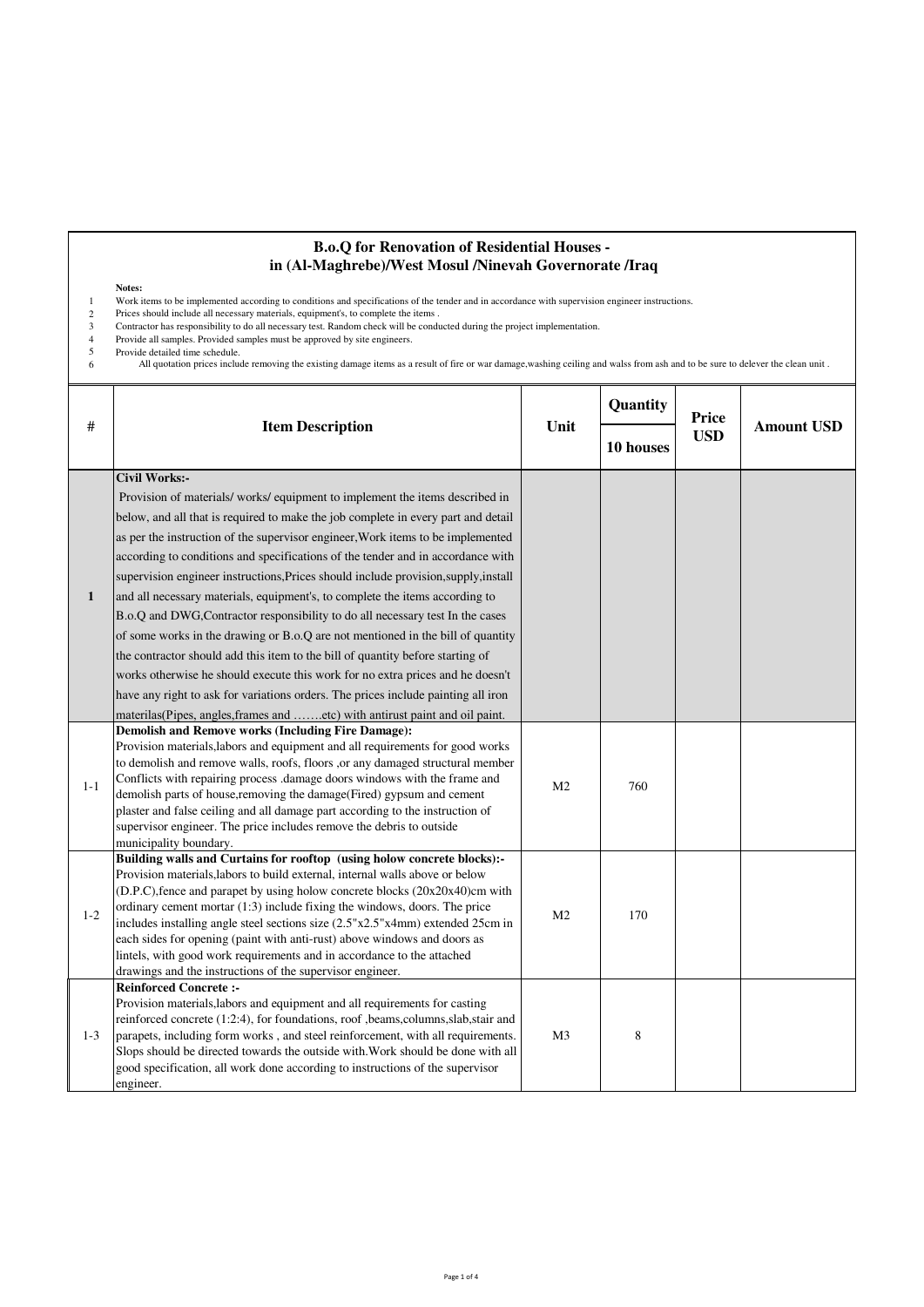| $1 - 4$ | <b>Cement plastering:-</b><br>Provision materials, labors and equipment and all requirements for plaster the<br>exterior and interior, walls, ceilings and Curtains for rooftop using cement &<br>sand plastering with ratio of (1:3), making straight and smooth facing, with<br>clear edges and corners, with spacing not more than $(1)$ meter for walls, the work<br>price reparing the damaged wall and all that is required to make the job<br>complete in every part and detail as per the instruction of the supervisor<br>engineer                                                                                                                                                                                         | M <sub>2</sub> | 640   |  |
|---------|-------------------------------------------------------------------------------------------------------------------------------------------------------------------------------------------------------------------------------------------------------------------------------------------------------------------------------------------------------------------------------------------------------------------------------------------------------------------------------------------------------------------------------------------------------------------------------------------------------------------------------------------------------------------------------------------------------------------------------------|----------------|-------|--|
| $1 - 5$ | <b>Gypsum Plastering:-</b><br>Provision materials, labors and equipment and all requirements for plaster the<br>interior walls and ceilings using gypsum material taking into consideration the<br>verticality and alignment according to the technical specification using beads<br>every (70-80) cm with all that is required to make the job complete in every<br>part and detail as per the instruction of the supervisor engineer. (The price<br>include removing and repairing all old damged parts of the exist walls and<br>ceilings).                                                                                                                                                                                      | M <sub>2</sub> | 1,140 |  |
| $1-6$   | <b>Ceramic Floor Tiles:-</b><br>Provision materials, labors, and supply materials to lay ceramic floor tiles using<br>best quality of tiles (approved by the supervisor engineer), with cement<br>$mortar(1:2)$ and all necessary works, the price includes leveling and compacting<br>the soils and casting plain concrete 5cm thickness under ceramic tiles, the work<br>price includes filling the joints between the tiles. The price includes removing<br>the old tiles and mortar and repairing of any damages that may occur to the wall<br>or finishing due to the replacement process or finishing due to the replacement<br>process and refixing , all work done according to instructions of the supervisor<br>engineer. | M <sub>3</sub> | 220   |  |
| $1 - 7$ | <b>Install PVC Windows:-</b><br>Provision materials, labors and equipment and all requirements for install PVC<br>windows with the frame accessories. The price includes supplying and fixing of<br>all required handles, 4mm glass and hingesetc and build and repairs of any<br>damages that may occur on walls or finishing due to the replacement process<br>and refixing and all work done according to instructions of the supervisor<br>engineer.                                                                                                                                                                                                                                                                            | M <sub>2</sub> | 52    |  |
| $1 - 8$ | <b>Install PVC Door:-</b><br>Provision materials, labors and equipment and all requirements for Install PVC<br>hinged doors with frame. The price includes supplying and fixing of all<br>required locks, 4mm glass and hingesetc and repairs of any damages that may<br>occur to the wall or finishing due to the replacement process or finishing due to<br>the replacement process and refixing , all work done according to instructions of<br>the supervisor engineer                                                                                                                                                                                                                                                          | No.            | 65    |  |
| $1-9$   | Painting with Emulsion paint:-<br>Provision materials, labors and equipment and all requirements for painting<br>walls, ceilings and any other places defined by the engineer with best quality of<br>emulsion paint to be accepted and approved by the supervisor engineer. The<br>price includes any work required before the painting such as walls repairing and<br>cleaning surfaces from nails, removing all old cracked paint and filling the<br>surface all work done according to instructions of the supervisor engineer.                                                                                                                                                                                                 | M <sub>2</sub> | 1,800 |  |
| 1)      | <b>Sub total of Civil Wroks</b>                                                                                                                                                                                                                                                                                                                                                                                                                                                                                                                                                                                                                                                                                                     |                |       |  |
|         |                                                                                                                                                                                                                                                                                                                                                                                                                                                                                                                                                                                                                                                                                                                                     |                |       |  |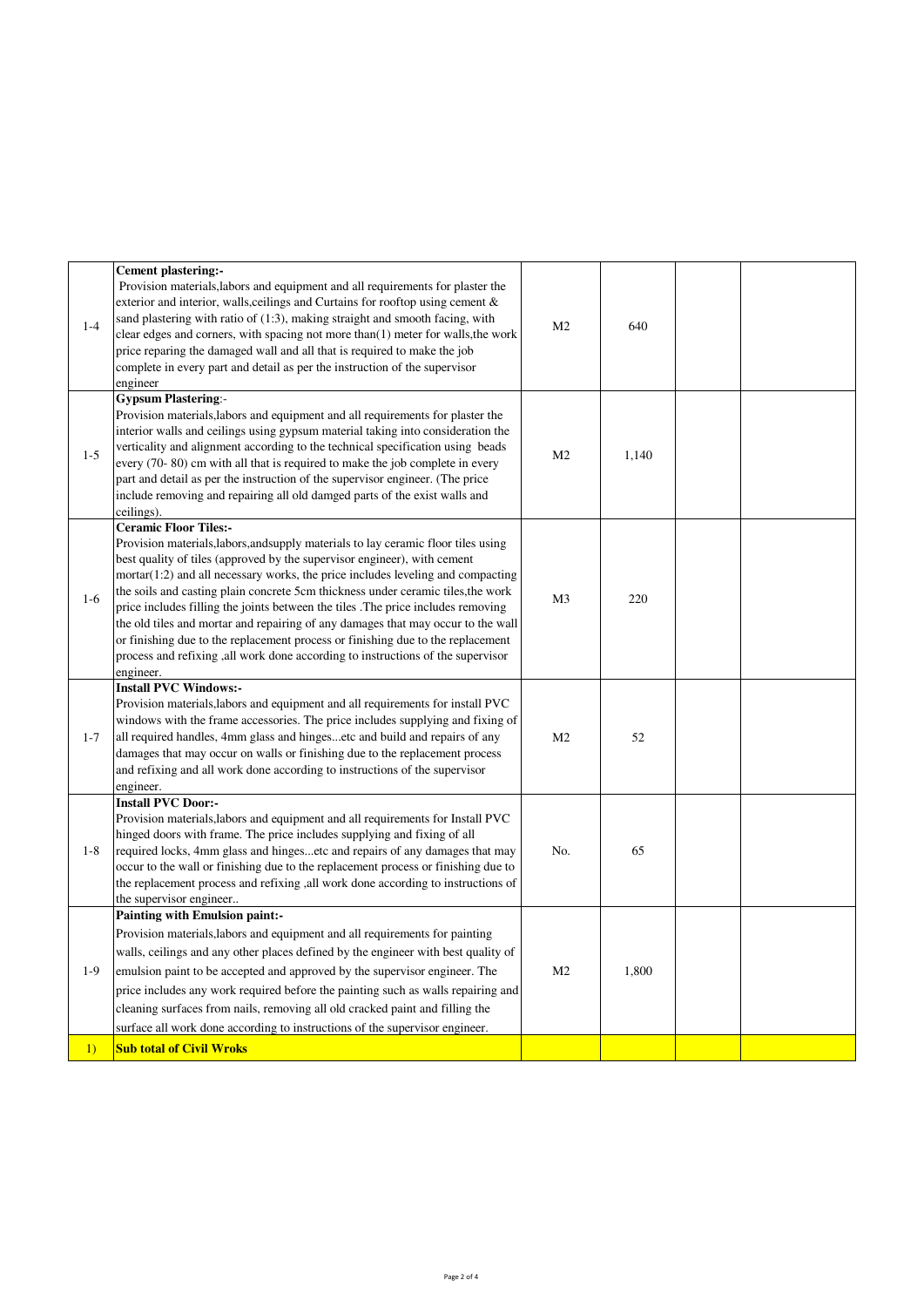| $2 -$   | <b>Sanitary and Plumbing Works</b><br>Provision of materials/works/equipment to implement the items described in<br>below, and all that is required to make the job complete in every part and detail<br>as per the instruction of the supervisor engineer. The price includes removing<br>the old and repairing of any damages that may occur to the wall or finishing due<br>to the replacement process or finishing and refixing ,all work done according to<br>instructions of the supervisor engineer.                                                                                                                                                                                    |     |                  |  |
|---------|------------------------------------------------------------------------------------------------------------------------------------------------------------------------------------------------------------------------------------------------------------------------------------------------------------------------------------------------------------------------------------------------------------------------------------------------------------------------------------------------------------------------------------------------------------------------------------------------------------------------------------------------------------------------------------------------|-----|------------------|--|
| $2 - 1$ | Replace toilet:-<br>Remove damaged oriental toilet. Supply materials and install new good quality<br>vitreous china 18" size with gully trap. The price includes supply and fixing of<br>a 1/2" tap.                                                                                                                                                                                                                                                                                                                                                                                                                                                                                           | No. | 8                |  |
| $2 - 2$ | <b>Hand Wash basin:-</b><br>Supply materials and install a new vitreous hand wash basin with pedestal,<br>approximately (60X45) cm in size and good quality, with chromium mixing tap,<br>control valves connected with best quality rubber hose then to be connected to<br>water supply system, connected to nearest gully trap with good quality rubber<br>hose properly connected to 2inch. dia. galvanized steel drain.                                                                                                                                                                                                                                                                    | No. | 8                |  |
| $2 - 3$ | Install new Electric water heater :-<br>Supply materials and install a new electric watere heater of size (120) liter with<br>two heaters 3000W, with connecting to incoming and outgoing pipes. The<br>work according to the instructions of the supervisor engineer.                                                                                                                                                                                                                                                                                                                                                                                                                         | No. | $\boldsymbol{0}$ |  |
| $2 - 4$ | <b>Steel Sink:-</b><br>Supply materials and install a new and good quality stainless steel sink (single<br>basin, one wing or tow wing) properly fixed on galvanized steel pipe stand.<br>Price including supplying of chromium mixing tap to be connected to water<br>supply system .The sink should be connected to nearest gully trap with good<br>quality rubber hose properly connected to 2 inch.dia. galvanized steel drain.with<br>2 meters aluminum cabinet with all required works.                                                                                                                                                                                                  | No. | 8                |  |
| $2 - 5$ | <b>Install Water Tank:-</b><br>Supply materials and Install a storage water tank, capacity of (1) cubic meter at<br>a level and place that will be decided by the supervisor engineer with proper<br>base using concrete blocks. The tank shall be made of galvanized sheet gauge<br>18 (new) complete with floated valve, drain, all connecting parts between the<br>tanks, control gate valve, washing tap of 1" dia. the price include Provide (high<br>pressure PPR pipe 3/4" in diameter, Float Valve 3/4,elbow, Socket,etc) to<br>connect the water source to the water tank(1000L) then to the water point(new<br>constructed toilets) and all required works to finish the connection. | No. | $\boldsymbol{0}$ |  |
| $2 - 6$ | <b>Install Bath Wash Mixer:-</b><br>Supply materials and install install and fix a hanged type bath washing mixer<br>(Dosh localy name) with all the necessary incoming and outgoing pipes,<br>fittings, water connections from tanks.                                                                                                                                                                                                                                                                                                                                                                                                                                                         | No. | 8                |  |
| $2 - 7$ | <b>PPR</b> pipes:-<br>Supply materials and install install ppr pipe (1/2 and 3/4)inch. and (1)inch. PPR<br>pipes from good quality with all necessary fittings needed in a route decided by<br>the supervisor engineer, all pipes should be fitted on the walls by brackets.                                                                                                                                                                                                                                                                                                                                                                                                                   | M.L | 64               |  |
| $2 - 8$ | Install a Chromium tap:-<br>Supply materials and install and fix chromic 1/2 tap with all the necessary<br>according to engineer instruction.                                                                                                                                                                                                                                                                                                                                                                                                                                                                                                                                                  | No. | 8                |  |
| $2-9$   | <b>Outlet Piping:-</b><br>Supply materials and install PVC pipe of (4)inch. dia. of high pressure<br>resistance, where required, with all its requirements to complete the work such<br>as elbow, T or y connections etc. and all civil works requirements (covering<br>the pipe with 10cm sand ,earth excavation, casting concrete 1:3:6 and<br>backfilling).                                                                                                                                                                                                                                                                                                                                 | ML  | 32               |  |
| (2)     | <b>Sub total of Sanitary and Plumbing Works</b>                                                                                                                                                                                                                                                                                                                                                                                                                                                                                                                                                                                                                                                |     |                  |  |